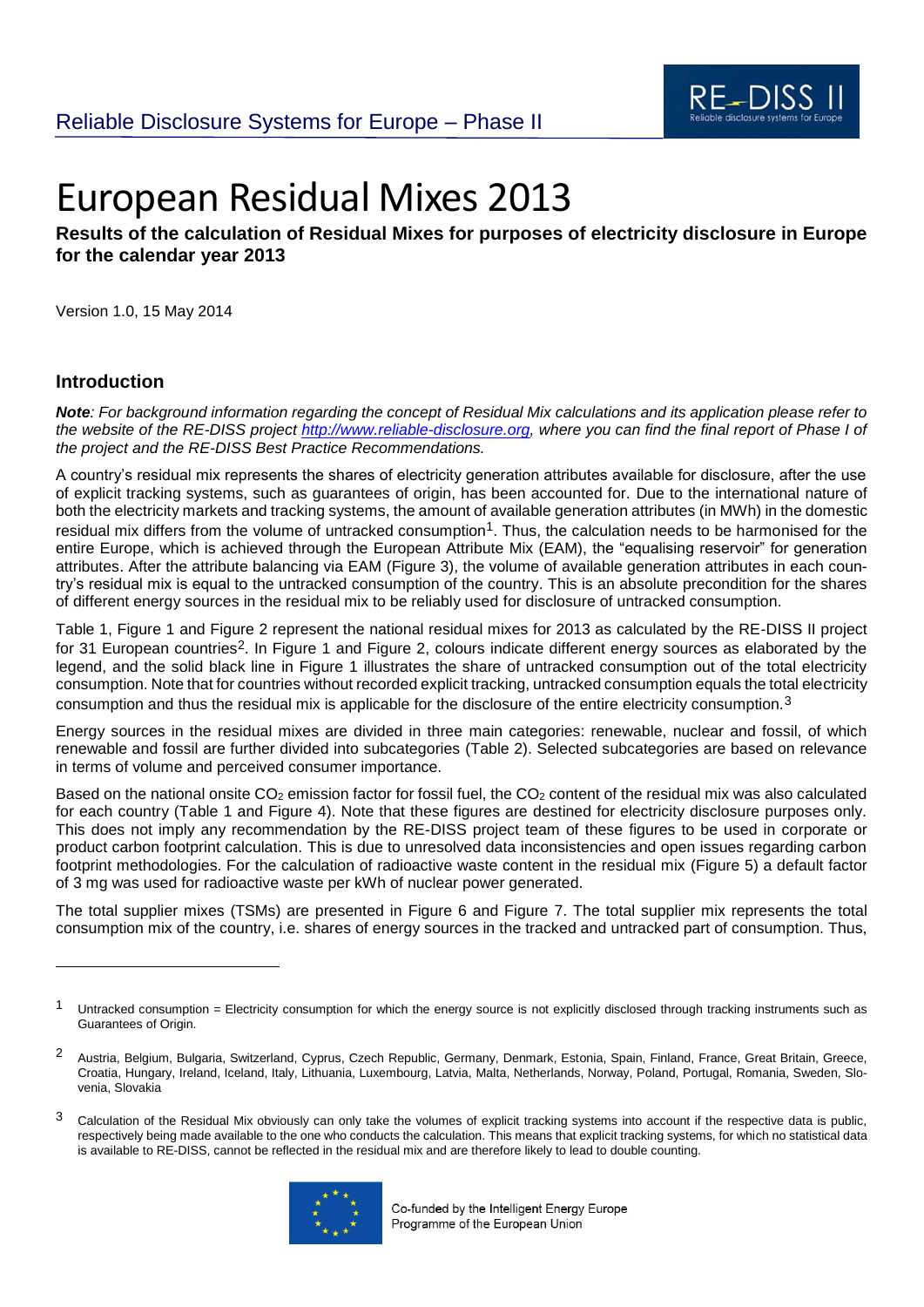both available and explicitly tracked attributes are included in the TSM, which equals in physical volume with the country's total electricity consumption.

[Figure 8,](#page-11-0) [Figure 9](#page-12-0) and [Figure 10](#page-13-0) present the comparison between the production and residual mix of different countries, and [Figure 12](#page-15-0) and [Figure 13](#page-16-0) that of production and total supplier mix (in TWh in [Figure 14](#page-17-0) and [Figure 15\)](#page-18-0). [Figure 16](#page-19-0) and [Figure 17](#page-19-1) show the difference between final residual mixes and production mixes of 2011, 2012 and 2013. Finally, [Figure 18](#page-20-0) and [Figure 19](#page-20-1) disclose the volumes of EECS and National GO transactions which have been taken into account for the calculation.

*Note: Any use of the data presented in this document should include a reference to the RE-DISS II project and the title and version number of this document.*

#### **Disclaimer on data quality:**

Because of unavailability of consistent data, the residual mixes were calculated based on all recorded GO transactions during the assumed time period for disclosure of 2013 consumption (1.4.2013 – 31.3.2014), irrespective of the underlying production year of these GOs. Given the current availability of data, this is the best available information. Volumes which have been explicitly tracked without the use of transparent tracking instruments, e.g. by so-called contract based tracking, self-declarations etc., cannot be taken into account at all. RE-DISS will continue to work with national governments and competent bodies as responsible policy makers as well as with the providers of this data to further improve data quality and consistency in the future.

Residual mixes disclosed in this document are not final and may change due to later data updates, particularly regarding contract-based tracking. Note that through the European Attribute Mix, this might affect also the residual mixes of other countries.

#### **Disclaimer:**

The sole responsibility for the content of this document lies with the authors. It does not necessarily reflect the opinion of the European Union. Neither the EACI nor the European Commission are responsible for any use that may be made of the information contained therein.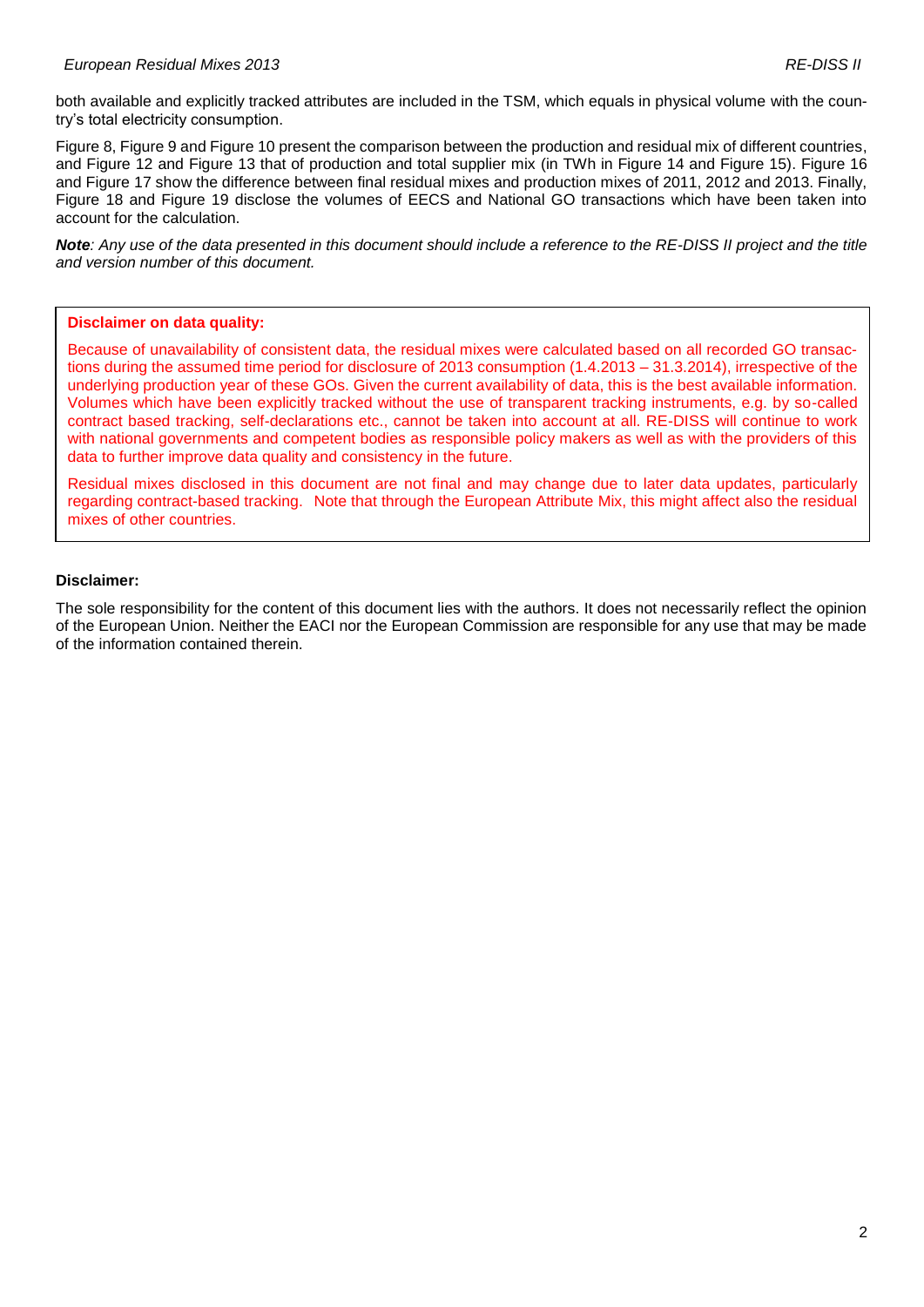## **Table of Tables**

## **Table of Figures**

| Figure 10: European Total Production Mix (left), Total of all available attributes in Final Residual Mixes (middle) and    |
|----------------------------------------------------------------------------------------------------------------------------|
| Figure 11 European Total Production Mix (left), Total of all available attributes in Final Residual Mixes (middle) and EAM |
|                                                                                                                            |
|                                                                                                                            |
|                                                                                                                            |
| Figure 15: Production Mix (left) and Total Supplier Mix (right) in TWh 2013 (detailed fuel categories)  19                 |
|                                                                                                                            |
|                                                                                                                            |
| Figure 18: Recorded cancellations of EECS and National GOs in 2013 (Note that in Spain, the volume of cancelled            |
| Figure 19: Recorded imports and exports of EECS and National GOs in 2013 (Note that ex-domain cancellations are            |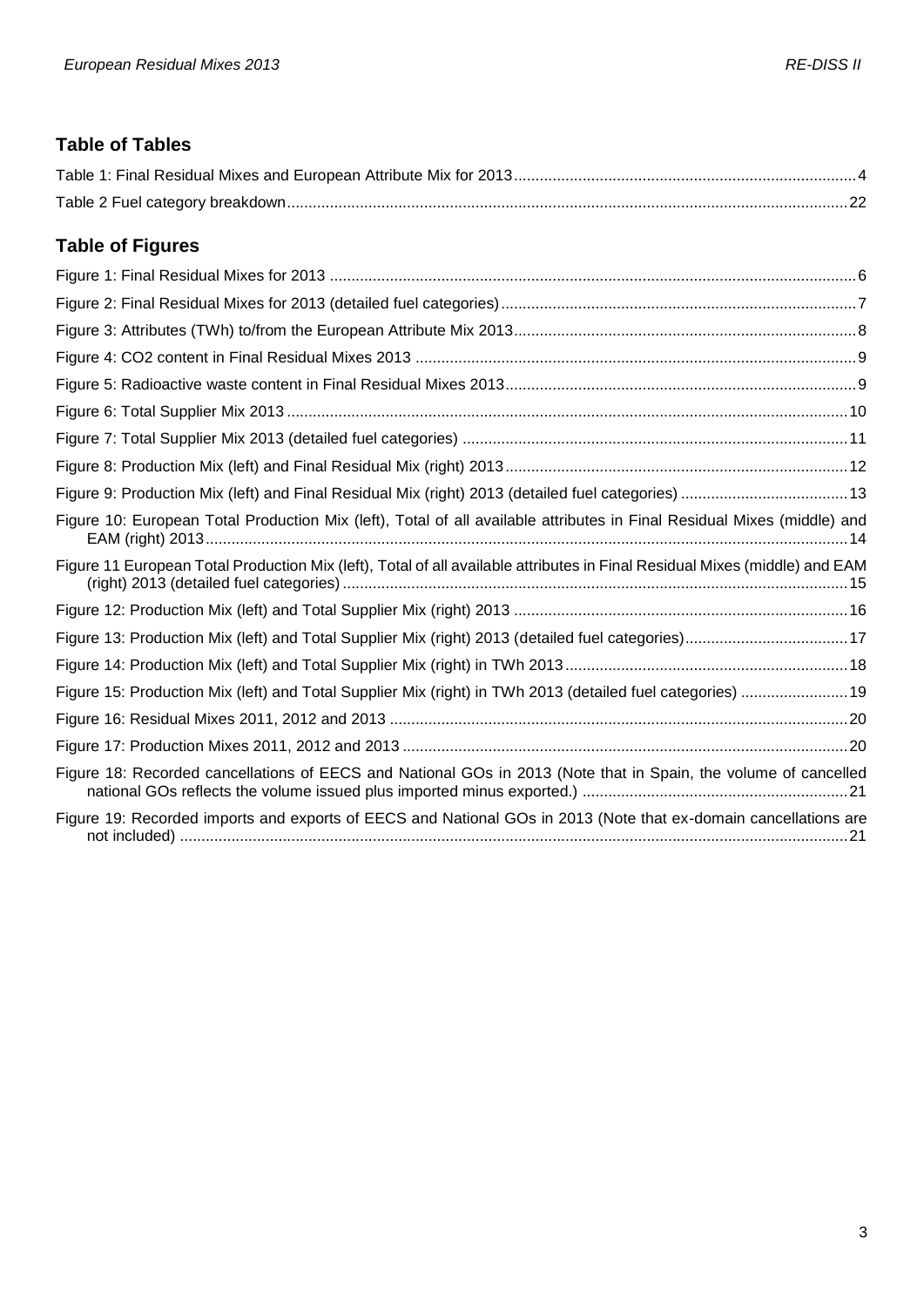Table 1: Final Residual Mixes and European Attribute Mix for 2013

<span id="page-3-0"></span>

|           | <b>Residual Mix</b> |                           |        |        |                          |            |             |                  |                 |                            |         |              |        |        |                          |          |          |
|-----------|---------------------|---------------------------|--------|--------|--------------------------|------------|-------------|------------------|-----------------|----------------------------|---------|--------------|--------|--------|--------------------------|----------|----------|
|           | Renewables<br>Total | Renewables<br>Unspecified | Solar  | Wind   | Š-<br>ఱ<br>Hydro<br>rine | Geothermal | S<br>Biomas | Total<br>Nuclear | Total<br>Fossil | Unspeci-<br>Fossil<br>fied | Lignite | Coal<br>Hard | Gas    | ā      | consumption<br>Untracked | gCO2/kWh | mgRW/kWh |
| AT        | 61,20%              | 0,07%                     | 0,09%  | 0,24%  | 60,65%                   | 0,01%      | 0,14%       | 7,95 %           | 30,85 %         | 22,49%                     | 4,59%   | 2,51%        | 1,18 % | 0,08%  | 17,09 %                  | 189,12   | 0,24     |
| <b>BE</b> | 14,58%              | 0,00%                     | 3,34 % | 4,59%  | 2,69 %                   | 1,58%      | 2,37%       | 57,43%           | 27,99 %         | 0,00%                      | 0,00%   | 2,95 %       | 25,04% | 0,00%  | 68,23%                   | 117,78   | 1,72     |
| <b>BG</b> | 15,86 %             | 0,01%                     | 3,08 % | 3,21%  | 9,54 %                   | 0,00%      | 0,02%       | 34,35 %          | 49,79%          | 48,54 %                    | 0,68%   | 0,37%        | 0,18%  | 0,01%  | 99,93%                   | 509,23   | 1,03     |
| <b>HR</b> | 59,37%              | 0,00%                     | 0,06%  | 2,88%  | 55,73%                   | 0,00 %     | 0,70%       | 0,00%            | 40,63%          | 1,56 %                     | 16,79%  | 12,72%       | 9,32%  | 0,24%  | 99,46%                   | 309,62   | 0,00     |
| <b>CY</b> | 5,45 %              | 0,00%                     | 0,00%  | 5,45 % | 0,00%                    | 0,00%      | 0,00%       | 0,00%            | 94,55 %         | 0,00%                      | 0,00%   | 0,00%        | 0,00%  | 94,55% | 100,00%                  | 869,89   | 0,00     |
| <b>CZ</b> | 5,68%               | 0,00%                     | 1,96 % | 0,47%  | 1,93 %                   | 0,00%      | 1,33 %      | 36,67%           | 57,65 %         | 2,52%                      | 40,71%  | 6,11%        | 8,30%  | 0,01%  | 98,87%                   | 547,35   | 1,10     |
| <b>DK</b> | 9,01%               | 0,10%                     | 0,14%  | 7,01%  | 1,54 %                   | 0,02%      | 0,21%       | 11,56 %          | 79,43 %         | 5,52 %                     | 6,68%   | 48,18%       | 18,65% | 0,40%  | 93,31%                   | 634,98   | 0,35     |
| EE        | 8,21%               | 0,00%                     | 0,00%  | 3,33%  | 0,18%                    | 0,00 %     | 4,70%       | 0,00%            | 91,79%          | 91,79%                     | 0,00%   | 0,00%        | 0,00%  | 0,00 % | 99,50%                   | 1 142,24 | 0,00     |
| FI.       | 3,10%               | 0,07%                     | 0,07%  | 0,15%  | 1,96 %                   | 0,01%      | 0,85 %      | 46,70%           | 50,19%          | 9,19%                      | 2,95 %  | 20,51%       | 16,81% | 0,74%  | 67,21%                   | 417,44   | 1,40     |
| <b>FR</b> | 14,05 %             | 0,00%                     | 0,88%  | 3,04 % | 8,97%                    | 0,00%      | 1,16%       | 77,34 %          | 8,62 %          | 0,00%                      | 0,00%   | 3,83%        | 3,70%  | 1,08 % | 97,65 %                  | 63,63    | 2,32     |
| <b>DE</b> | 4,57%               | 0,26%                     | 0,00%  | 0,00%  | 4,29 %                   | 0,00%      | 0,02%       | 21,76 %          | 73,67 %         | 20,18 %                    | 33,55%  | 16,15%       | 3,62 % | 0,17%  | 63,47%                   | 784,56   | 0,65     |
| <b>GB</b> | 6,93%               | 0,03%                     | 0,03%  | 5,71%  | 1,10%                    | 0,00 %     | 0,05%       | 23,32%           | 69,75 %         | 1,37%                      | 1,55 %  | 41,23%       | 25,57% | 0,03%  | 97,90%                   | 469,05   | 0,70     |
| <b>GR</b> | 24,82%              | 0,05%                     | 6,83 % | 6,93%  | 10,62%                   | 0,00%      | 0,39%       | 0,13%            | 75,05 %         | 0,09%                      | 49,22%  | 0,38%        | 25,35% | 0,01%  | 99,13%                   | 895,29   | 0,00     |
| HU        | 6,50%               | 0,05 %                    | 0,07%  | 1,96%  | 2,39 %                   | 0,01%      | 2,01%       | 48,62%           | 44,89 %         | 2,82 %                     | 18,95%  | 8,77%        | 14,12% | 0,22 % | 99,69%                   | 374,62   | 1,46     |
| <b>IS</b> | 37,59%              | 0,20%                     | 0,29%  | 0,76%  | 29,72 %                  | 6,17%      | 0,45 %      | 24,66 %          | 37,75 %         | 11,80 %                    | 14,25 % | 7,78%        | 3,66 % | 0,25%  | 99,62%                   | 364,63   | 0,74     |
| IE        | 6,71%               | 0,00%                     | 0,00 % | 6,71%  | 0,00%                    | 0,00%      | 0,00%       | 0,00%            | 93,29%          | 1,17%                      | 14,95%  | 42,96%       | 34,14% | 0,07%  | 42,11%                   | 360,14   | 0,00     |
| IT        | 22,84 %             | 0,84 %                    | 7,84 % | 4,50%  | 9,56%                    | 0,01%      | 0,09%       | 5,17%            | 71,99 %         | 8,21%                      | 2,99%   | 15,88%       | 37,80% | 7,12 % | 89,33%                   | 511,17   | 0,15     |
| LV        | 50,06%              | 3,88%                     | 0,00%  | 1,62 % | 41,93%                   | 0,00%      | 2,63%       | 3,05 %           | 46,89%          | 6,88%                      | 0,00%   | 2,88%        | 36,64% | 0,48%  | 87,46%                   | 202,43   | 0,09     |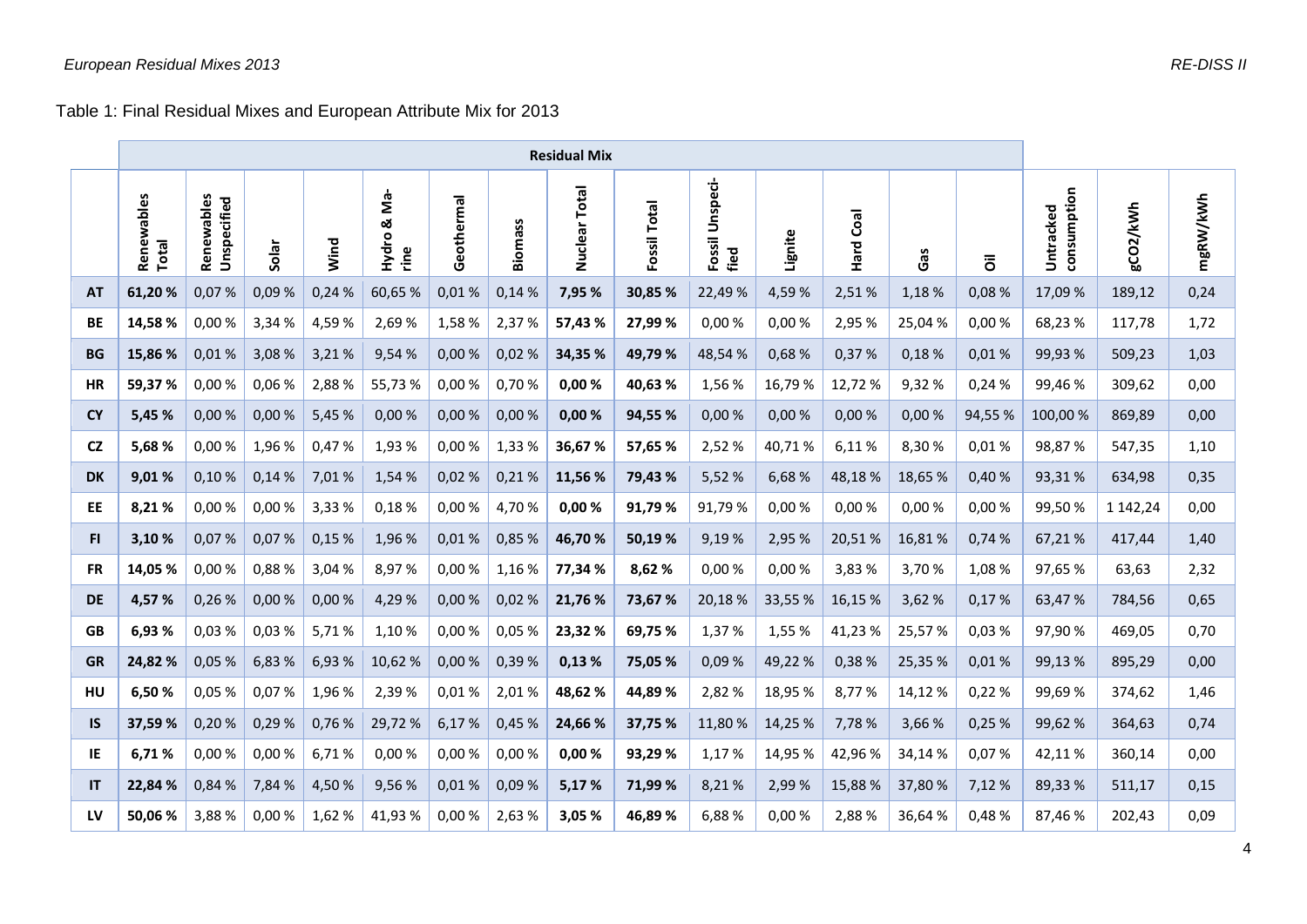|            | <b>Residual Mix</b> |                               |        |        |                                     |            |         |                  |                 |                            |         |              |         |        |                          |          |          |
|------------|---------------------|-------------------------------|--------|--------|-------------------------------------|------------|---------|------------------|-----------------|----------------------------|---------|--------------|---------|--------|--------------------------|----------|----------|
|            | Renewables<br>Total | ewables<br>Unspecified<br>Ren | Solar  | Wind   | က်<br>Σ<br>ఱ<br>Hydro<br><u>ine</u> | Geothermal | Biomass | Total<br>Nuclear | Total<br>Fossil | Unspeci-<br>Fossil<br>fied | Lignite | Coal<br>Hard | Gas     | ៵៑     | consumption<br>Untracked | gCO2/kWh | mgRW/kWh |
| <b>LT</b>  | 18,46 %             | 0,16%                         | 0,56%  | 6,00 % | 8,29 %                              | 0,02%      | 3,44 %  | 15,13 %          | 66,41%          | 19,77 %                    | 6,99 %  | 6,70 %       | 31,32 % | 1,63 % | 99,70 %                  | 495,59   | 0,45     |
| LU         | 2,82%               | 0,12%                         | 0,17%  | 0,43%  | 1,82 %                              | 0,02%      | 0,26%   | 14,32%           | 82,86 %         | 6,84%                      | 8,28%   | 4,52%        | 63,07%  | 0,15 % | 33,78%                   | 442,50   | 0,43     |
| <b>MT</b>  | 0,00%               | 0,00%                         | 0,00%  | 0,00%  | 0,00%                               | 0,00%      | 0,00%   | 0,00%            | 100,00 %        | 0,23%                      | 0,00%   | 0,00%        | 0,00%   | 99,77% | 100,00%                  | 920,00   | 0,00     |
| <b>NL</b>  | 5,53%               | 2,67%                         | 0,00 % | 0,57%  | 2,28 %                              | 0,01%      | 0,00%   | 2,98 %           | 91,49%          | 91,49%                     | 0,00%   | 0,00%        | 0,00%   | 0,00%  | 64,76%                   | 475,55   | 0,09     |
| <b>NO</b>  | 13,41%              | 0,27%                         | 0,39 % | 1,50%  | 10,29%                              | 0,05%      | 0,91%   | 33,01%           | 53,58%          | 18,23%                     | 19,06%  | 10,43%       | 5,52 %  | 0,34%  | 85,75%                   | 502,63   | 0,99     |
| <b>PL</b>  | 9,57%               | 0,07%                         | 0,00%  | 3,76 % | 1,52 %                              | 0,00%      | 4,21%   | 0,32 %           | 90,12%          | 0,00%                      | 34,51%  | 53,53%       | 2,08 %  | 0,00%  | 99,54%                   | 881,25   | 0,01     |
| PT         | 43,52 %             | 0,03%                         | 1,51%  | 0,25%  | 39,71%                              | 0,01%      | 2,02%   | 3,81%            | 52,67 %         | 1,82%                      | 2,20%   | 29,60%       | 18,48 % | 0,57%  | 55,35 %                  | 358,41   | 0,11     |
| <b>RO</b>  | 36,39%              | 0,00%                         | 0,74 % | 8,32%  | 26,75%                              | 0,00%      | 0,57%   | 20,04 %          | 43,57%          | 9,07%                      | 21,99%  | 5,66%        | 6,84 %  | 0,01%  | 99,97%                   | 424,63   | 0,60     |
| <b>SK</b>  | 23,39%              | 4,05 %                        | 2,08 % | 0,09%  | 16,48%                              | 0,00%      | 0,70%   | 53,76 %          | 22,85 %         | 2,90%                      | 7,61%   | 4,28%        | 8,02 %  | 0,03%  | 99,92%                   | 174,89   | 1,61     |
| <b>SI</b>  | 2,88%               | 0,12%                         | 0,17%  | 0,44 % | 1,86 %                              | 0,02%      | 0,26%   | 74,78%           | 22,35 %         | 6,98%                      | 8,44 %  | 4,61%        | 2,17%   | 0,15 % | 32,97%                   | 215,94   | 2,24     |
| <b>ES</b>  | 18,63 %             | 0,08%                         | 4,35 % | 6,98%  | 4,11 %                              | 0,00%      | 3,11 %  | 28,57 %          | 52,80 %         | 0,00%                      | 1,81%   | 19,36 %      | 26,30 % | 5,33 % | 69,65 %                  | 278,19   | 0,86     |
| <b>SE</b>  | 2,60 %              | 0,00%                         | 0,00%  | 1,17 % | 0,00%                               | 0,00%      | 1,42%   | 71,32%           | 26,08%          | 10,70%                     | 0,00%   | 5,20%        | 9,21%   | 0,96%  | 1,40 %                   | 228,74   | 2,14     |
| <b>CH</b>  | 36,18%              | 2,85 %                        | 0,00%  | 0,27%  | 33,06 %                             | 0,00 %     | 0,00%   | 58,20%           | 5,62 %          | 5,62%                      | 0,00%   | 0,00%        | 0,00%   | 0,00%  | 55,07 %                  | 35,71    | 1,75     |
|            |                     |                               |        |        |                                     |            |         |                  |                 |                            |         |              |         |        |                          |          |          |
| <b>EAM</b> | 7,22 %              | 0,30%                         | 0,43%  | 1,09 % | 4,67 %                              | 0,06%      | 0,66 %  | 36,67%           | 56,11%          | 17,53 %                    | 21,19 % | 11,57%       | 5,44 %  | 0,38 % |                          | 542,17   | 1,10     |

*Untracked Consumption = Electricity consumption not explicitly disclosed through tracking instruments such as Guarantees of Origin.*

*EAM = European Attribute Mix. Used to balance surpluses and deficit in national residual mixes caused by international trading of electricity and guarantees of origin.*

*Note: CO<sup>2</sup> and radioactive waste figures reported are destined for purposes of electricity disclosure only (rf. page 1).*

*Data Sources: Information reported by national Competent Bodies; Association of Issuing Bodies (AIB); Entso-e*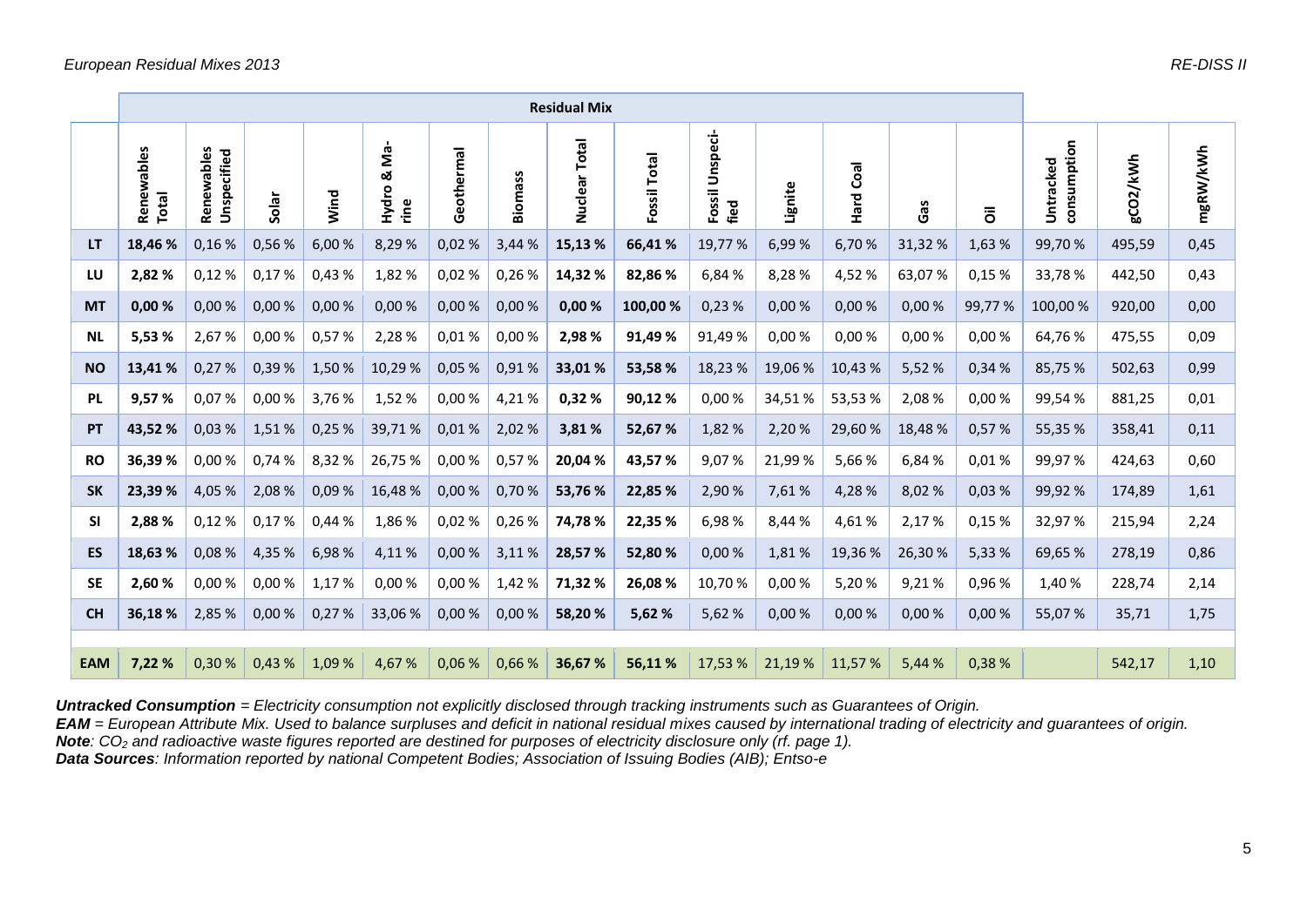## **Graphs with detailed calculations results**

## Figure 1: Final Residual Mixes for 2013

<span id="page-5-0"></span>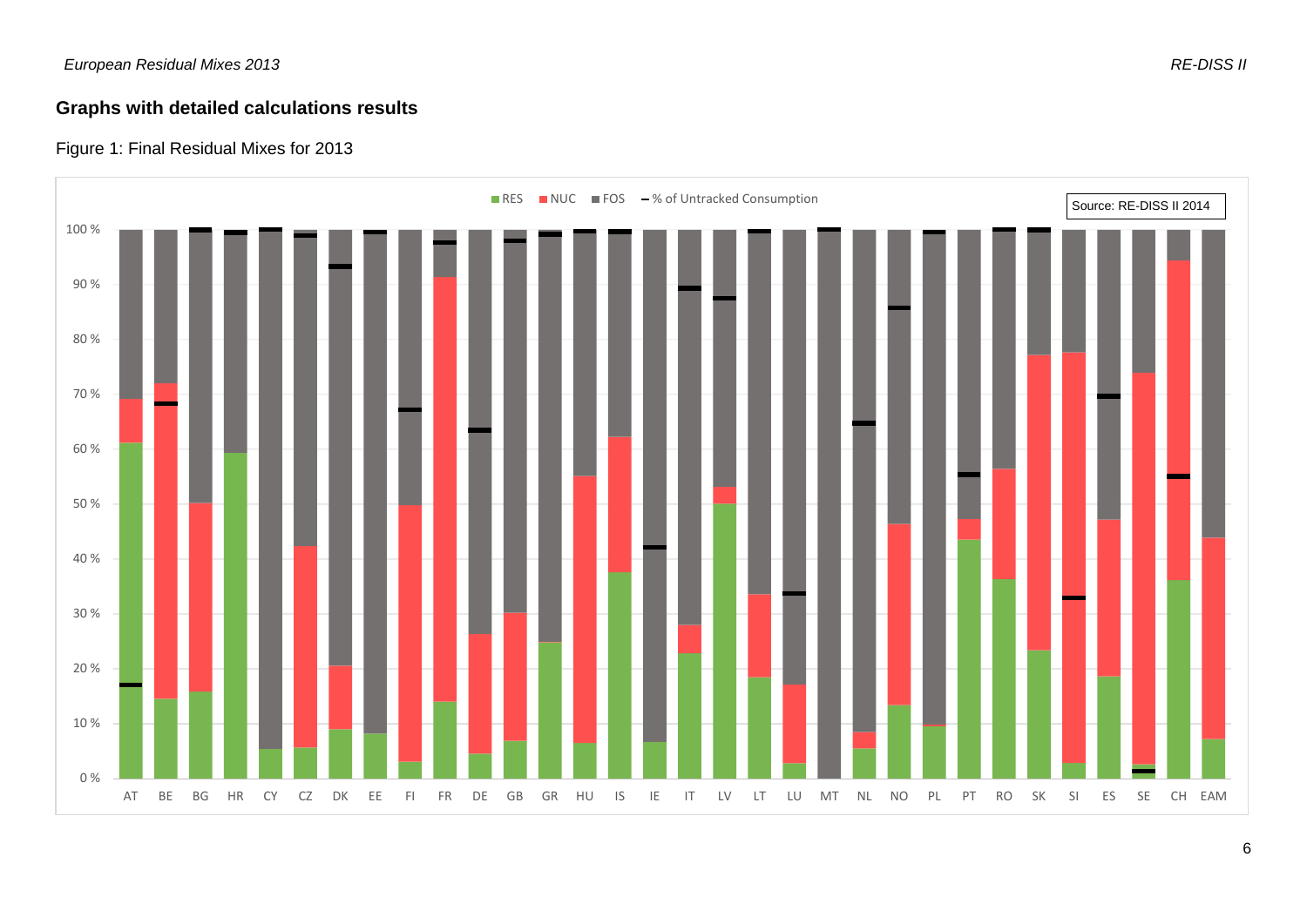#### Figure 2: Final Residual Mixes for 2013 (detailed fuel categories)

<span id="page-6-0"></span>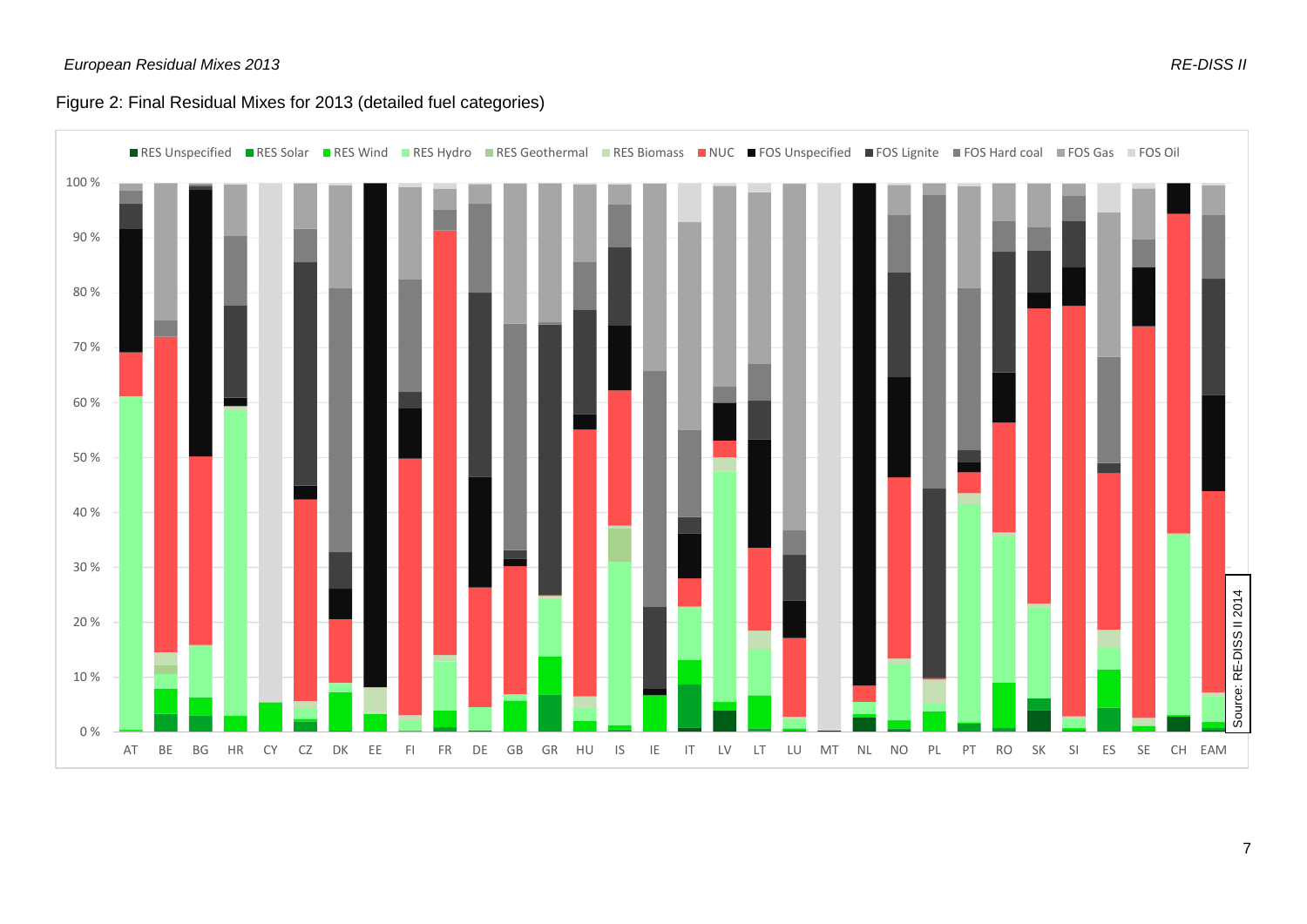## Figure 3: Attributes (TWh) to/from the European Attribute Mix 2013

<span id="page-7-0"></span>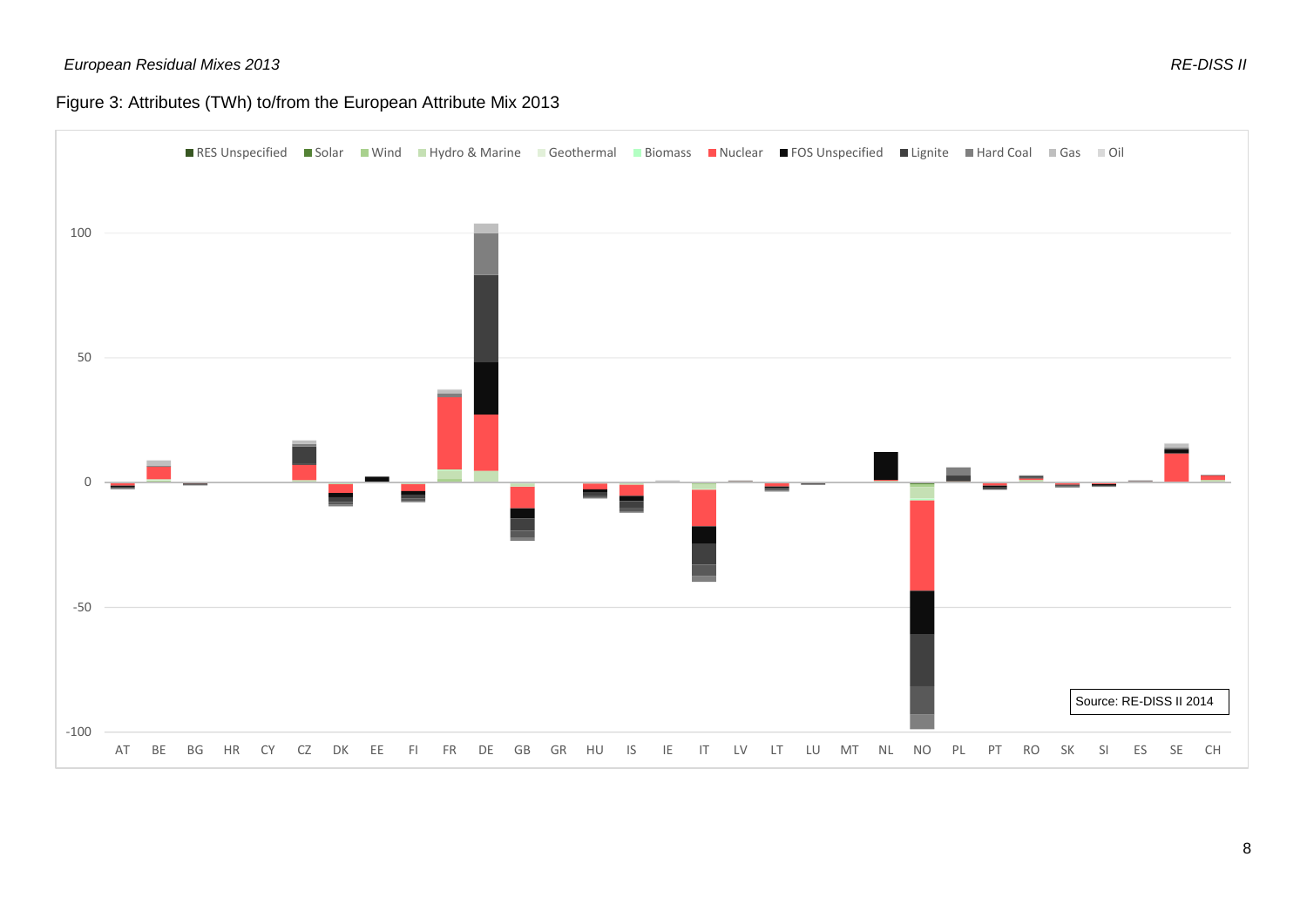#### *European Residual Mixes 2013 RE-DISS II*

#### Figure 4: CO<sub>2</sub> content in Final Residual Mixes 2013



Figure 5: Radioactive waste content in Final Residual Mixes 2013

<span id="page-8-1"></span><span id="page-8-0"></span>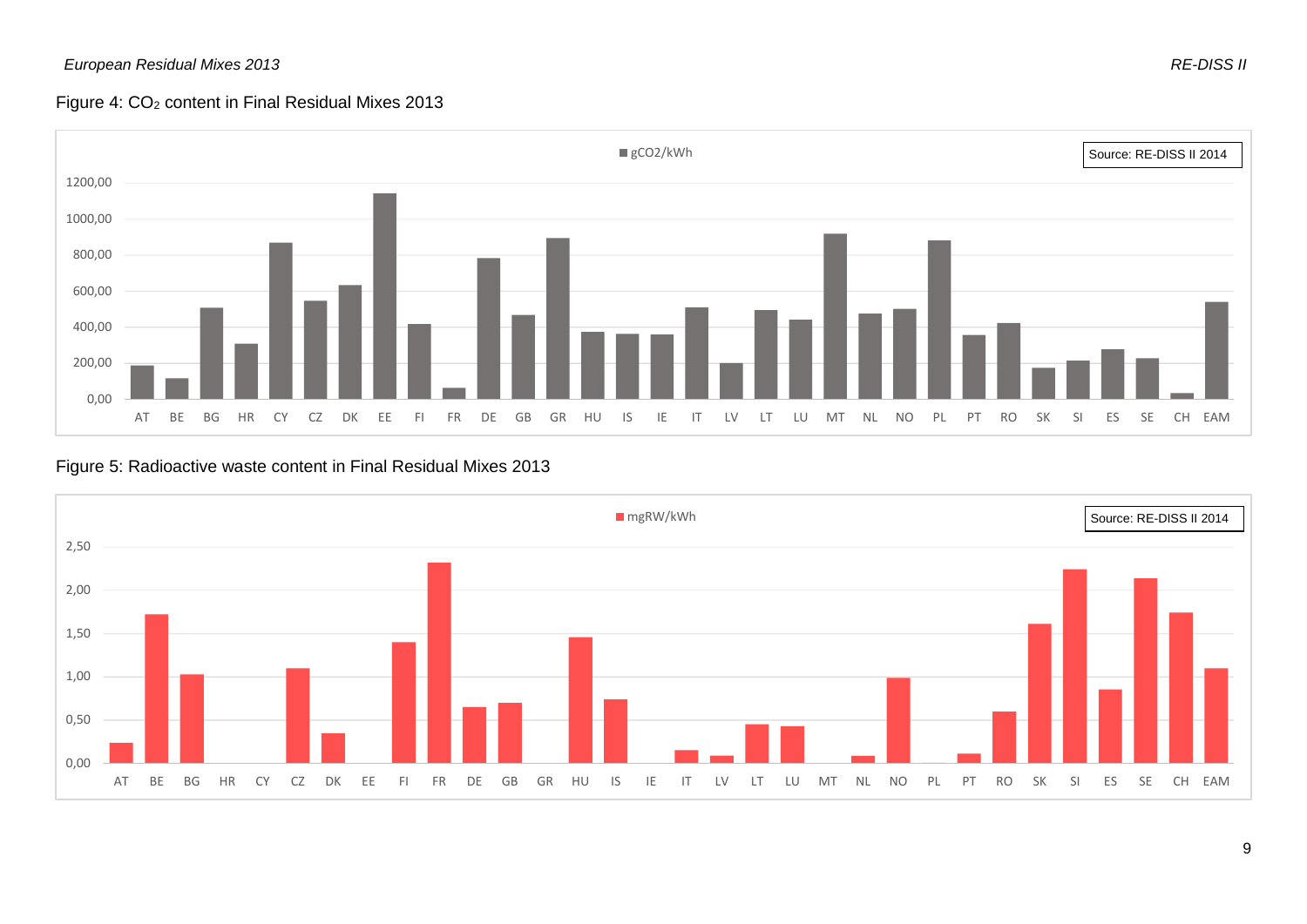#### *European Residual Mixes 2013 RE-DISS II*

## Figure 6: Total Supplier Mix 2013

<span id="page-9-0"></span>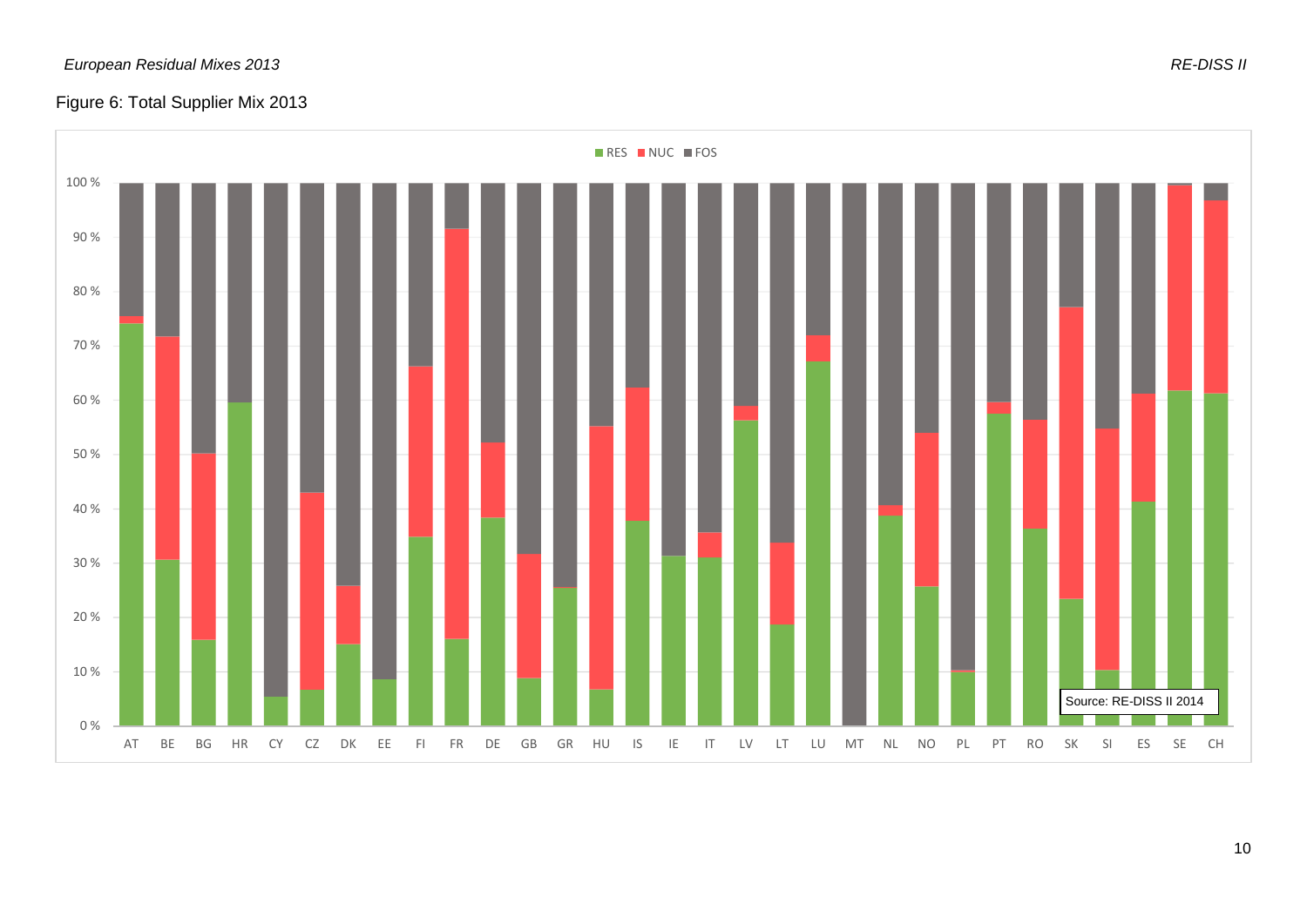## Figure 7: Total Supplier Mix 2013 (detailed fuel categories)

<span id="page-10-0"></span>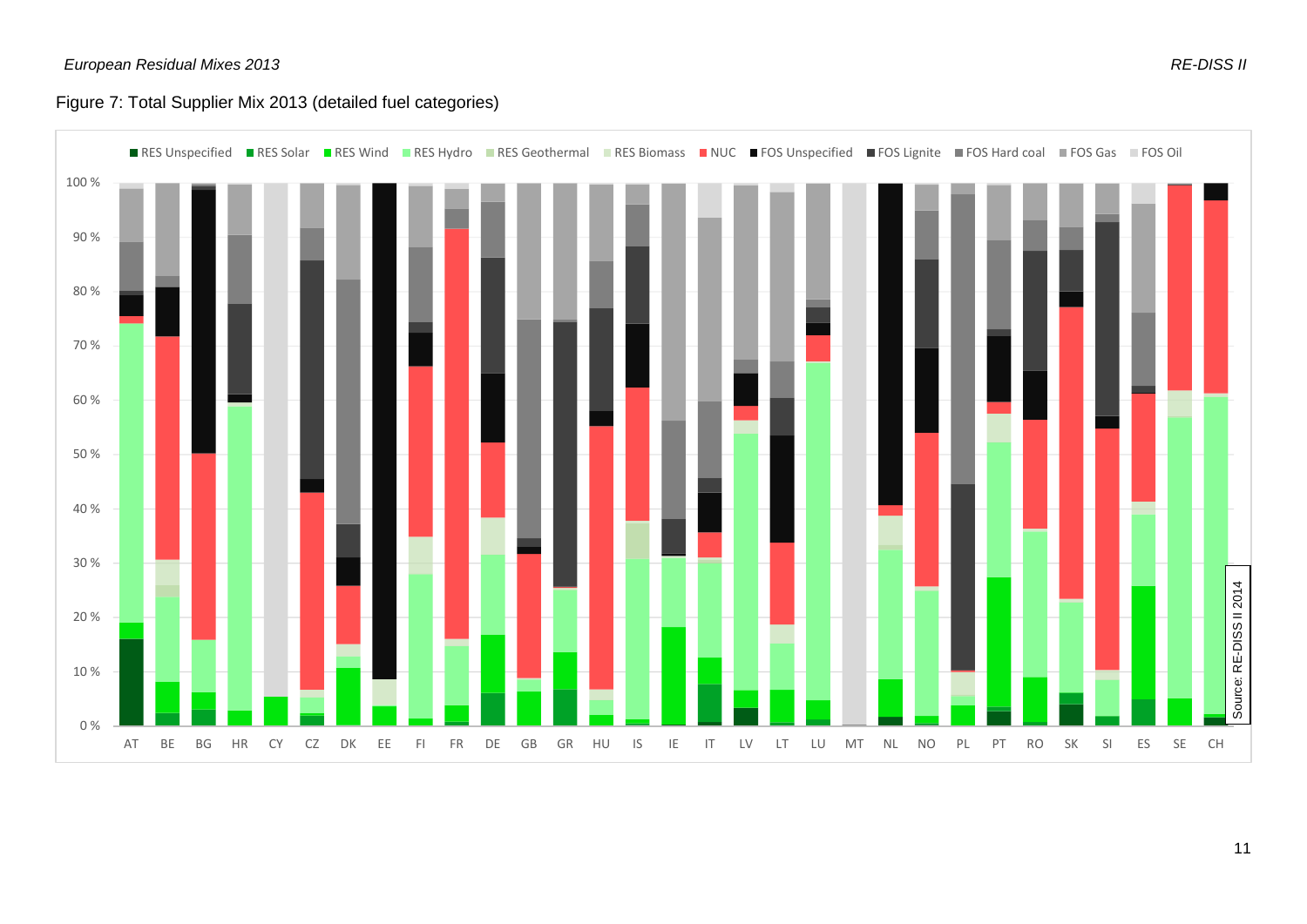#### *European Residual Mixes 2013 RE-DISS II*

## Figure 8: Production Mix (left) and Final Residual Mix (right) 2013

<span id="page-11-0"></span>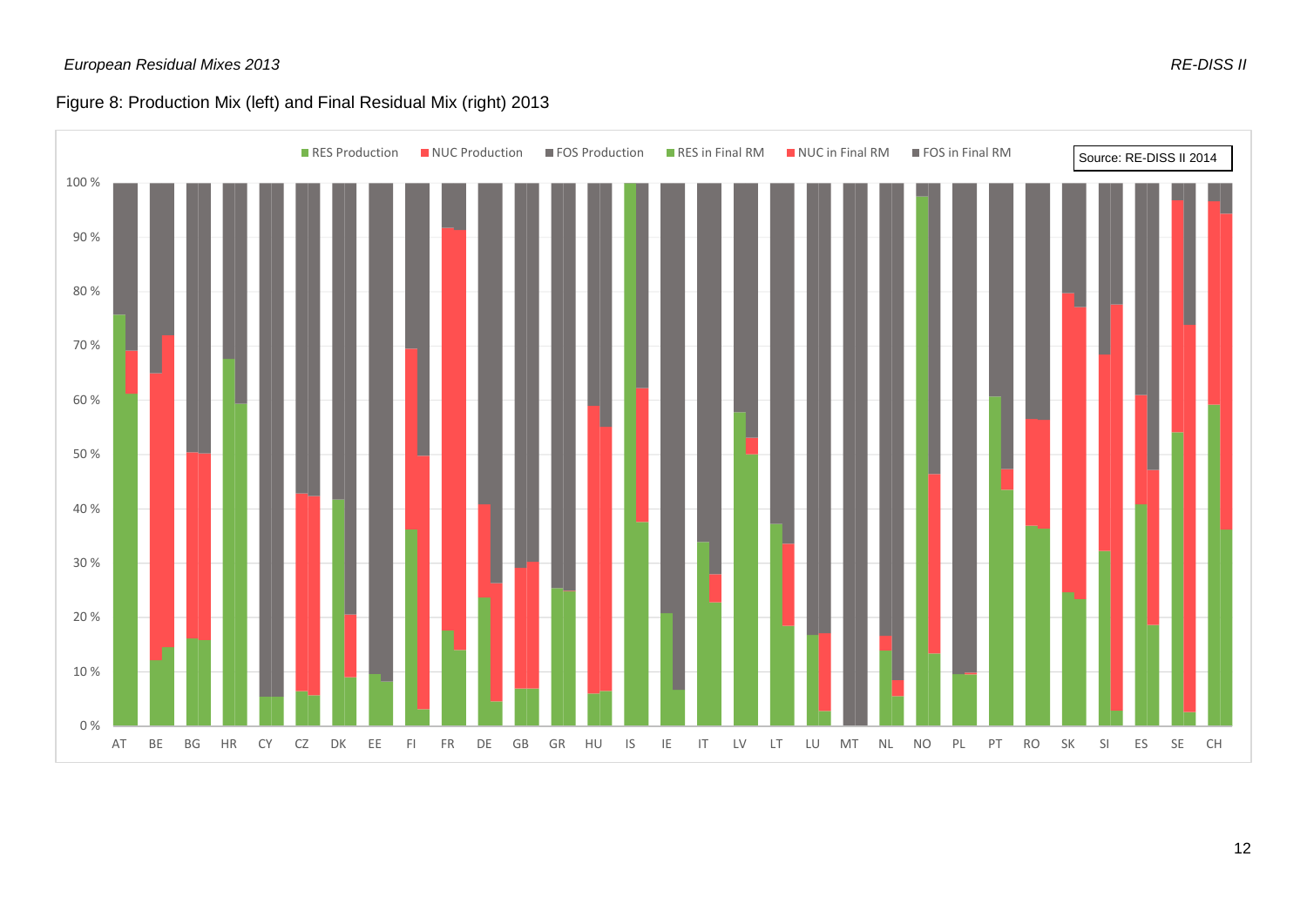## Figure 9: Production Mix (left) and Final Residual Mix (right) 2013 (detailed fuel categories)

<span id="page-12-0"></span>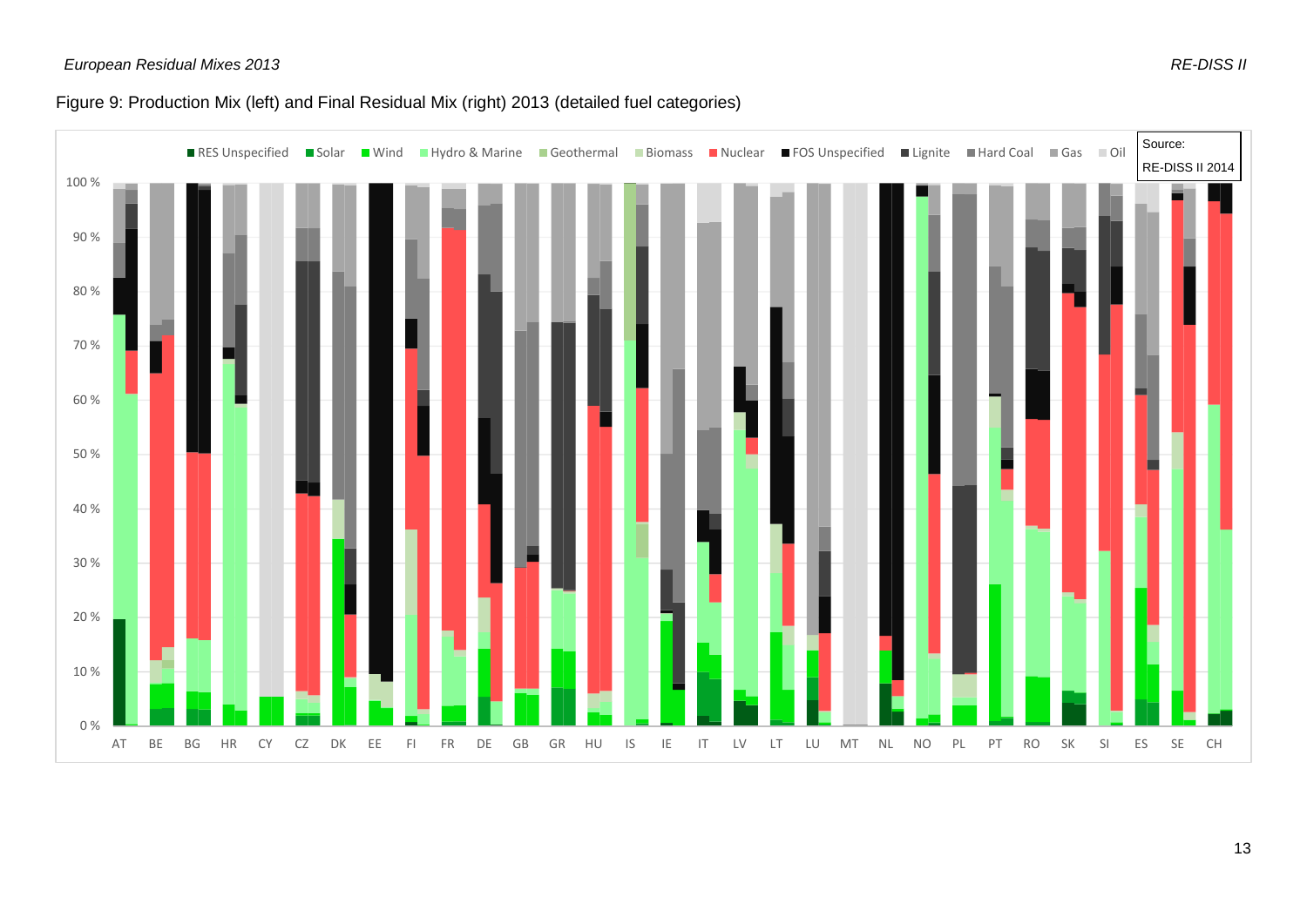<span id="page-13-0"></span>

#### Figure 10: European Total Production Mix (left), Total of all available attributes in Final Residual Mixes (middle) and EAM (right) 2013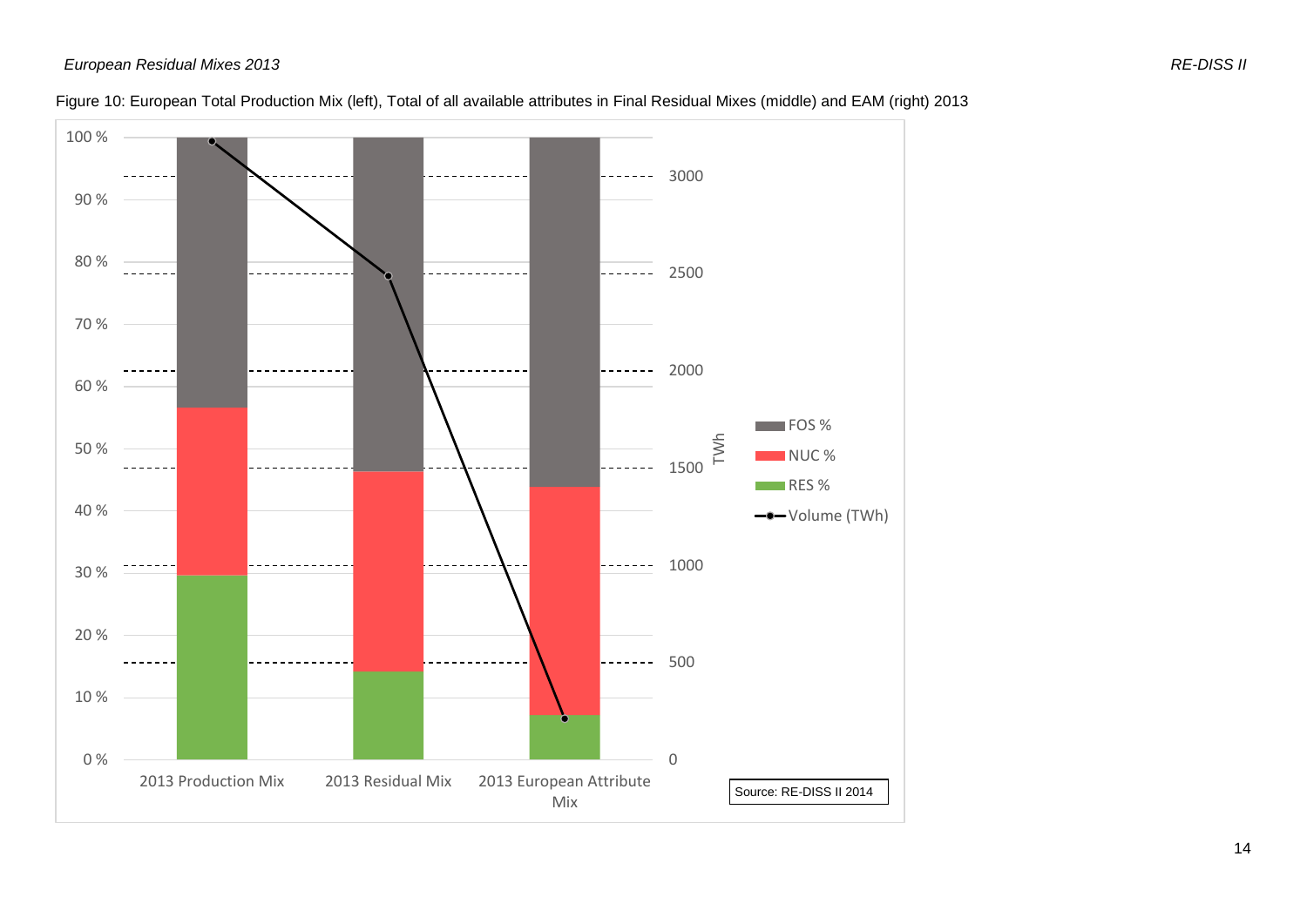<span id="page-14-0"></span>

#### Figure 11 European Total Production Mix (left), Total of all available attributes in Final Residual Mixes (middle) and EAM (right) 2013 (detailed fuel categories)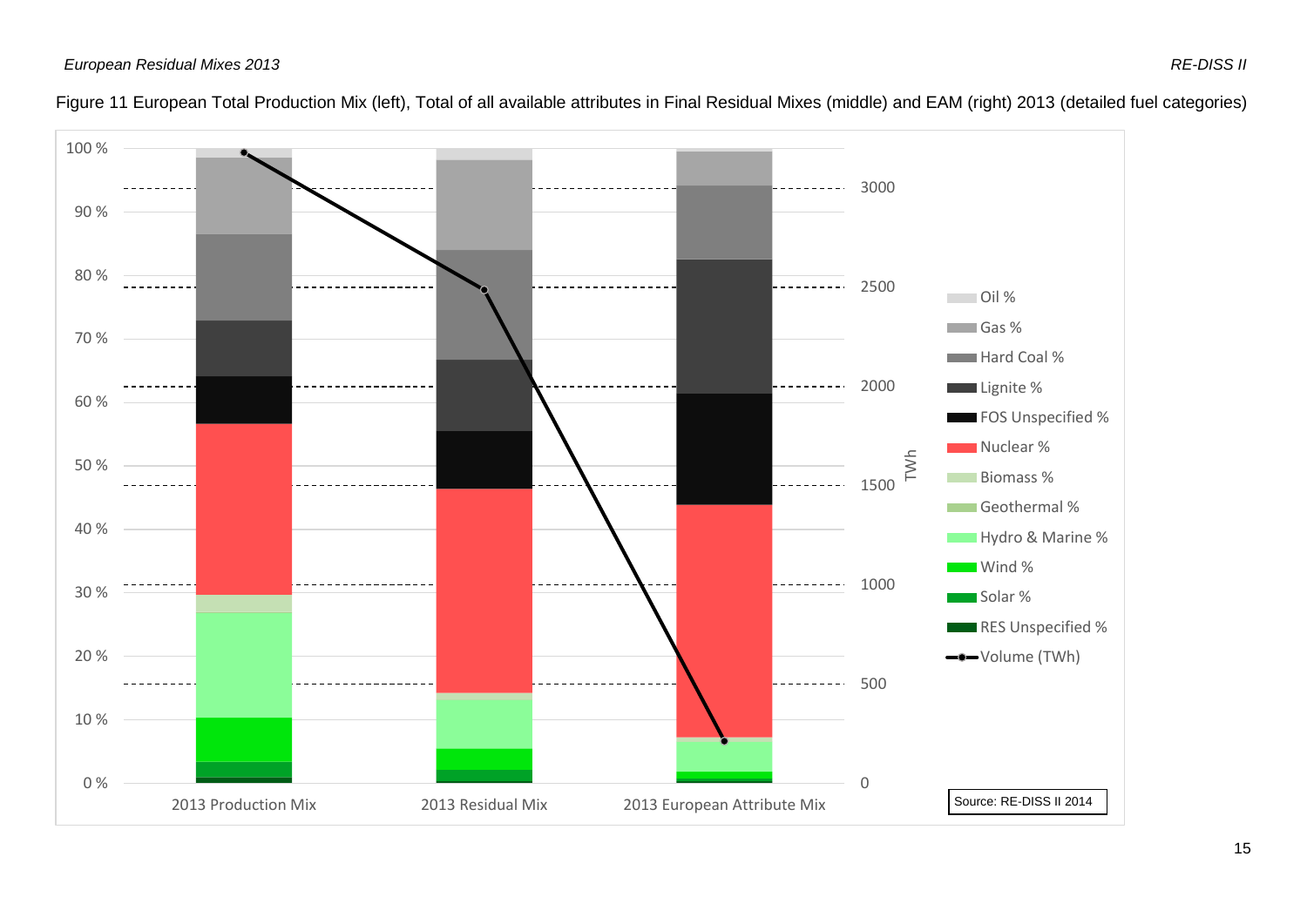## Figure 12: Production Mix (left) and Total Supplier Mix (right) 2013

<span id="page-15-0"></span>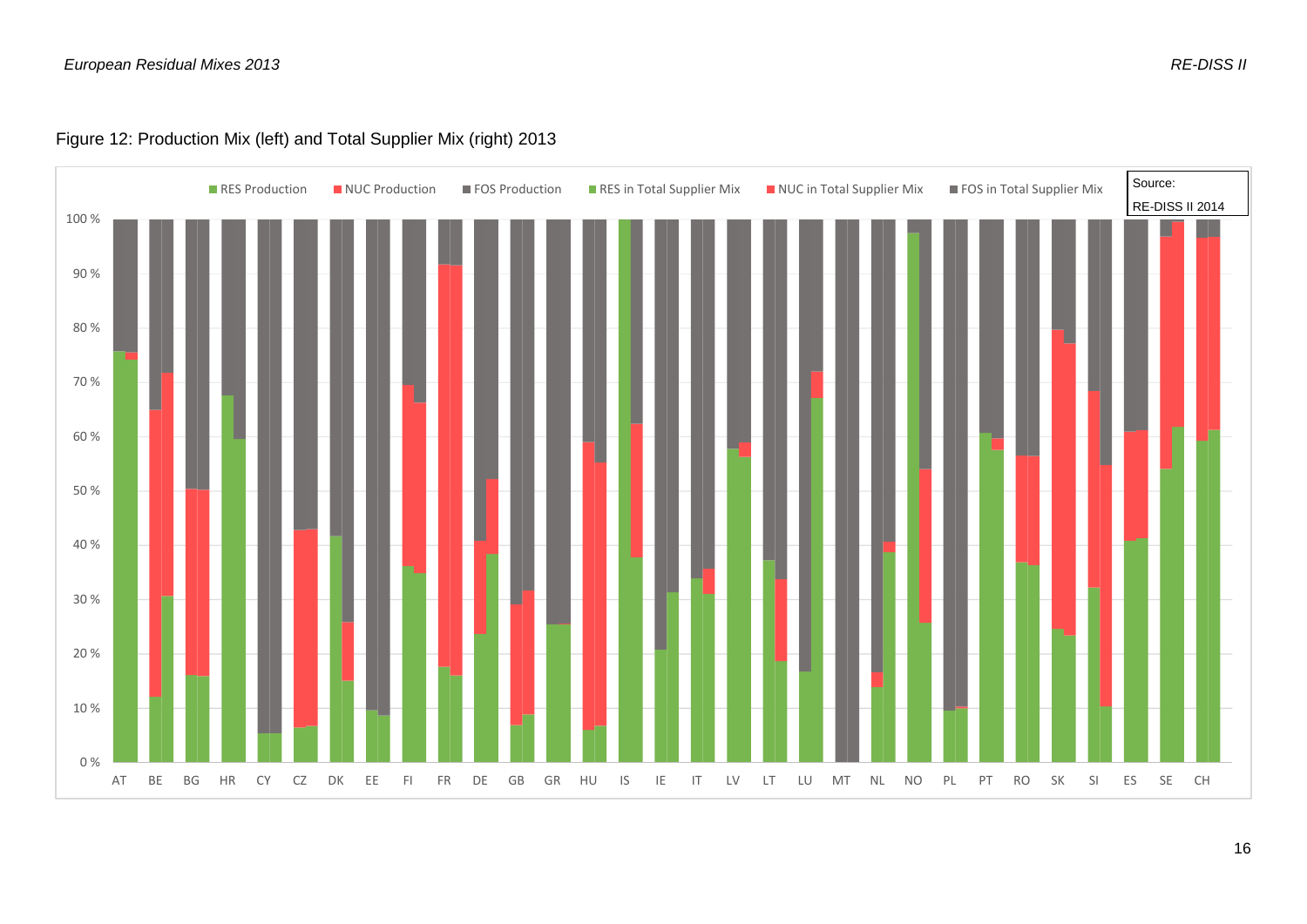<span id="page-16-0"></span>

#### Figure 13: Production Mix (left) and Total Supplier Mix (right) 2013 (detailed fuel categories)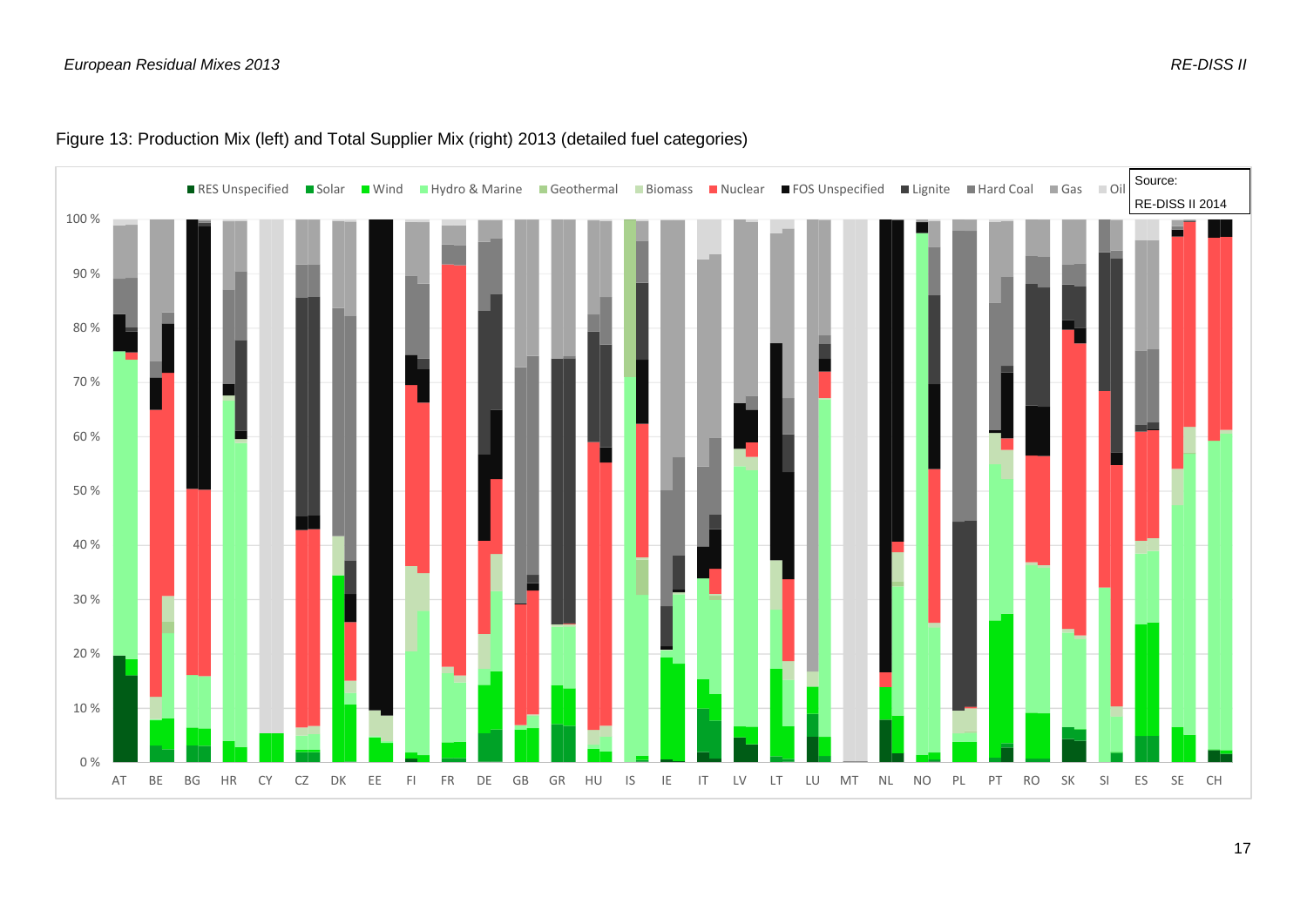## Figure 14: Production Mix (left) and Total Supplier Mix (right) in TWh 2013

<span id="page-17-0"></span>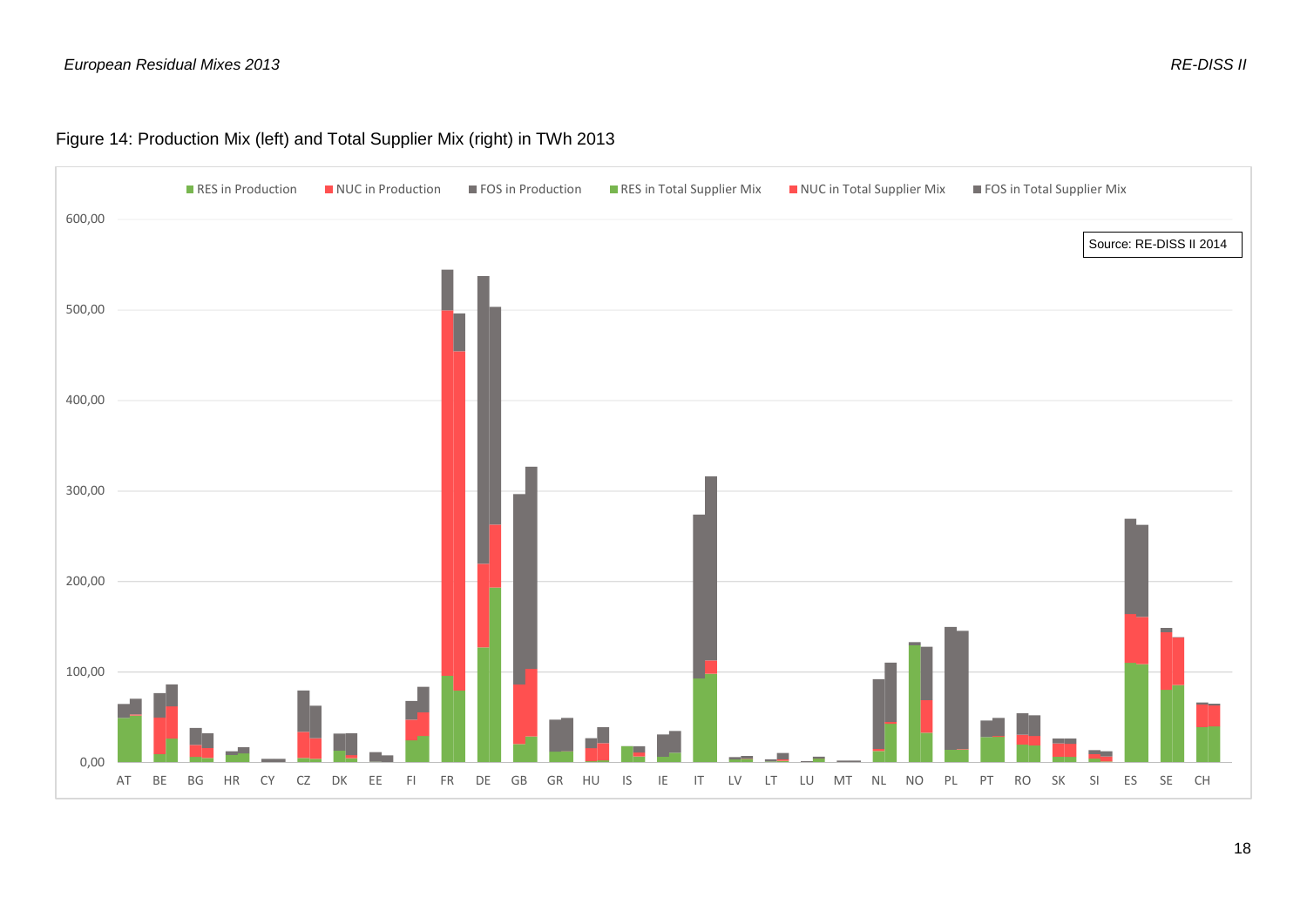## Figure 15: Production Mix (left) and Total Supplier Mix (right) in TWh 2013 (detailed fuel categories)

<span id="page-18-0"></span>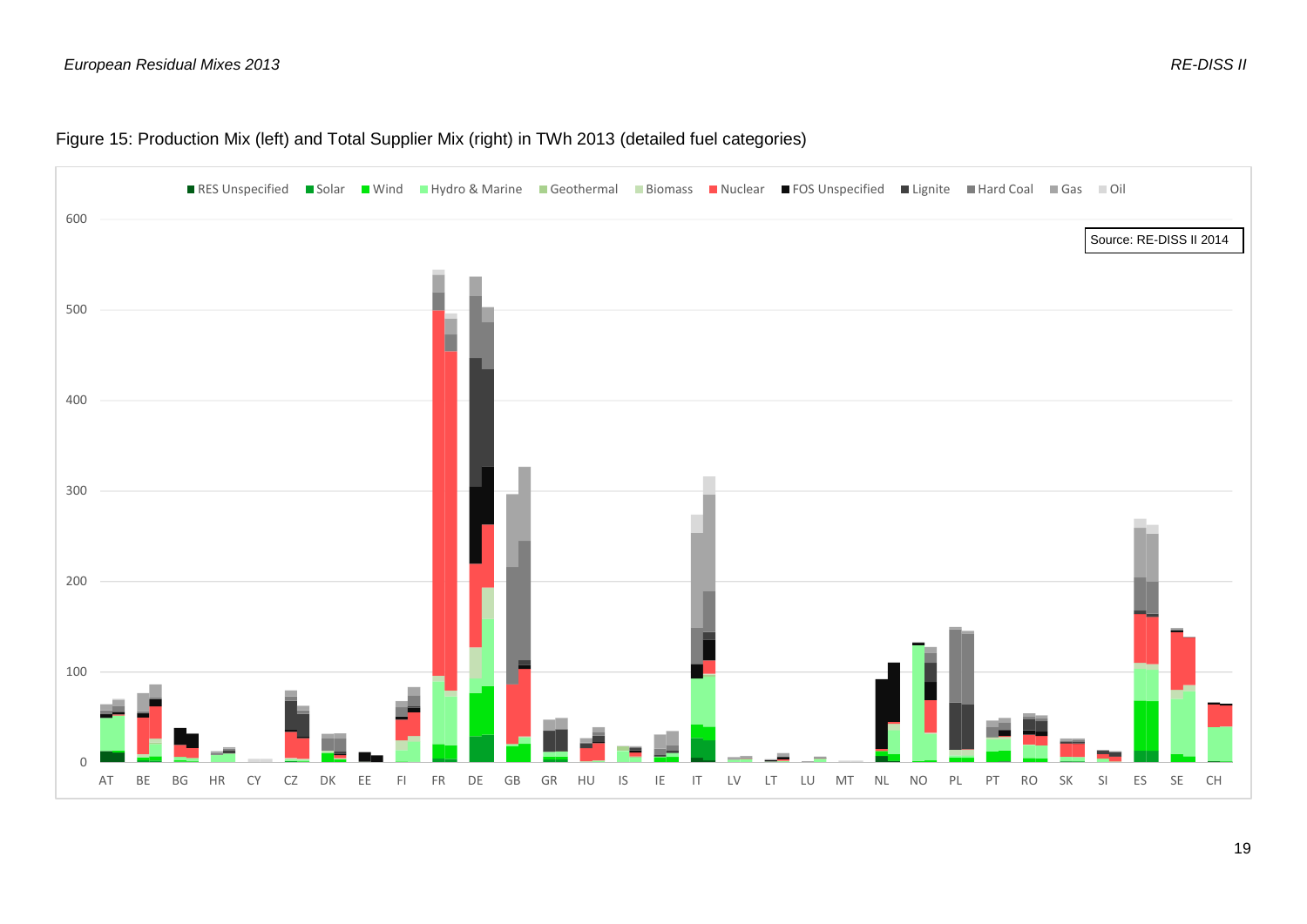## Figure 16: Residual Mixes 2011, 2012 and 2013



<span id="page-19-1"></span><span id="page-19-0"></span>

#### Figure 17: Production Mixes 2011, 2012 and 2013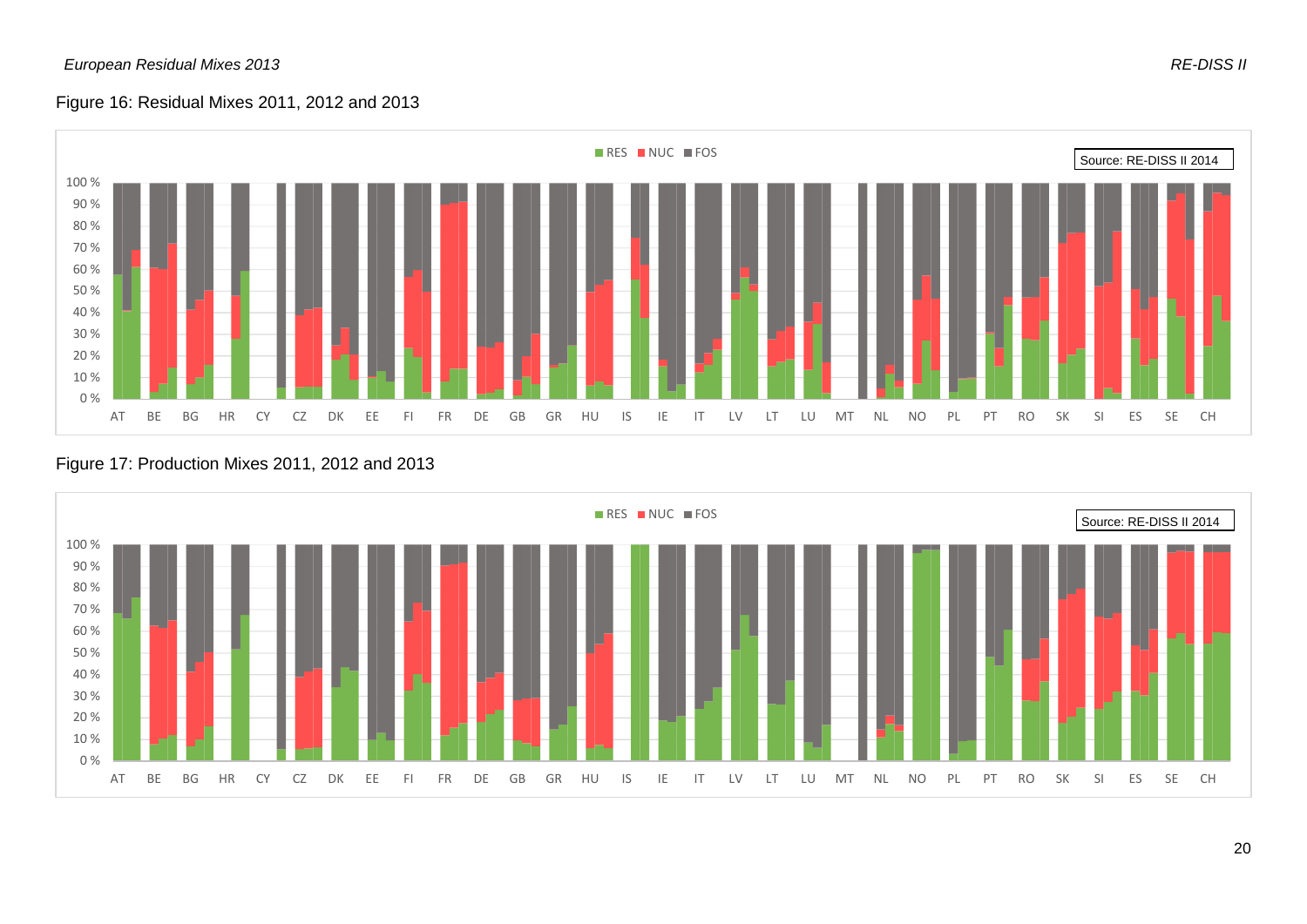#### *European Residual Mixes 2013 RE-DISS II*

Figure 18: Recorded cancellations of EECS and National GOs in 2013 (Note that in Spain, the volume of cancelled national GOs reflects the volume issued plus imported minus exported.)



## Figure 19: Recorded imports and exports of EECS and National GOs in 2013 (Note that ex-domain cancellations are not included)

<span id="page-20-1"></span><span id="page-20-0"></span>